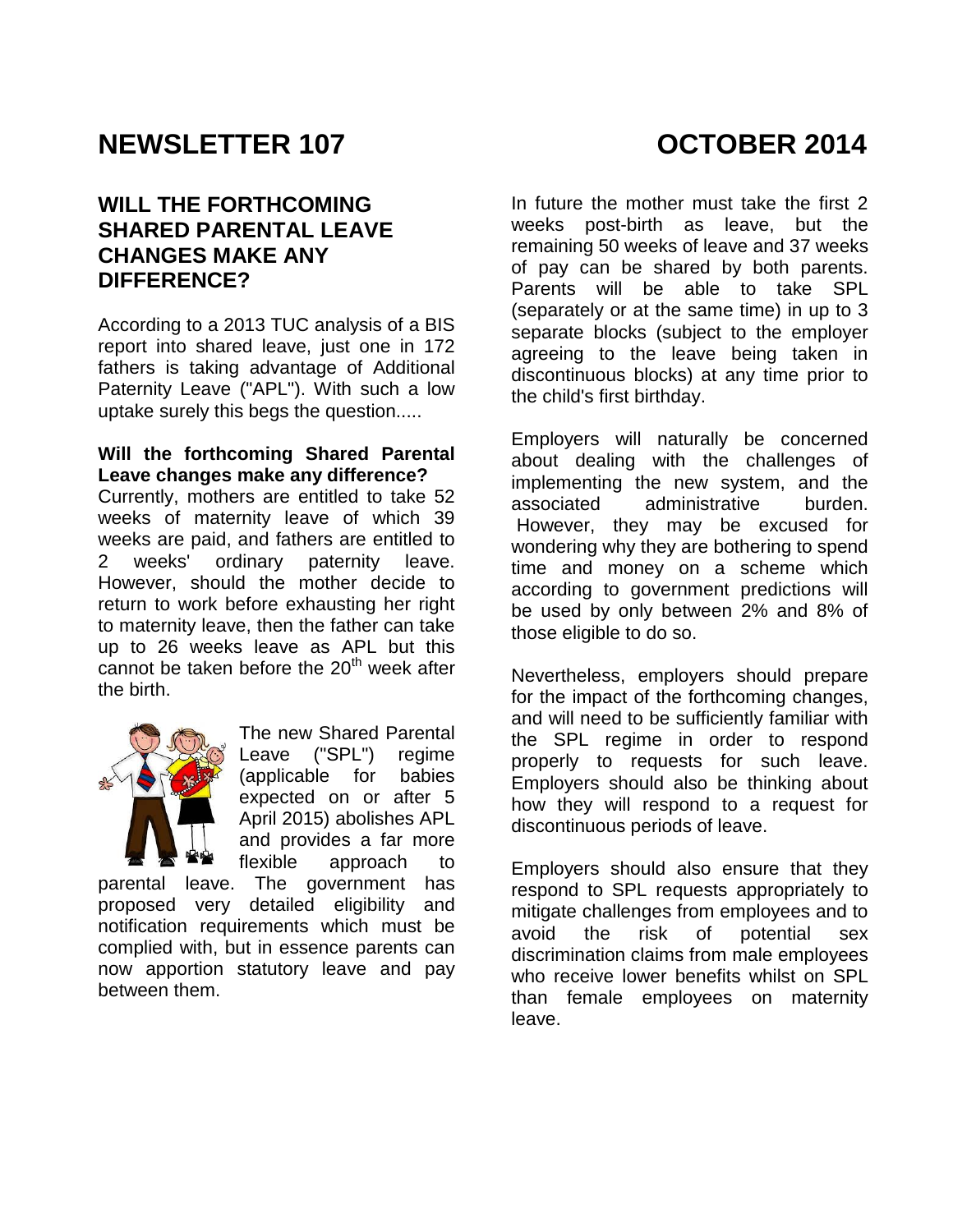#### **BIS PUBLISHES GUIDE ON FATHERS' RIGHT TO TIME OFF FOR ANTE-NATAL APPOINTMENTS**

On a similar note, the Department for Business, Innovation and Skills (BIS) has published a guide for employers on the new right to time off to attend two antenatal appointments, which will come into effect on 1 October 2014, and is available to employees and qualifying agency workers (including the mother's husband / civil partner / partner / the father or parent of the child and intended parents under surrogacy arrangements). Please note, provision is also made for paid and unpaid time off work for adopters to attend meetings in advance of a child being placed with them for adoption and this right will come into force on 5 April 2015.

### **TAX FREE CHILDCARE**



The government confirmed in the Queen's Speech that it plans to introduce tax free childcare support for working parents, including

the self-employed. The existing employersupported childcare voucher scheme will be closed to new participants in autumn 2015, but child tax credits will continue to be used.

The scheme will be available to children who are under the age of 5 from autumn 2015 and all working parents with children under 12 will be covered within the first year. Disabled children under the age of 17 will also be eligible.

In order to be eligible for tax free childcare, both parents must be working and earn at least £50 per week. Parents make contributions into an online childcare

account, which is topped up by the government by 20% up to an account total of £10,000. The money in the account must be used for qualifying childcare (which generally means OFSTED registered childminders and nurseries). If either parent is earning more than £150,000 a year, or is claiming tax credits, Universal Credit or childcare vouchers, they will not be eligible.

Full details of the scheme can be seen on the government's website:

www.gov.uk/ government/policies/helpingpeople-to-find-and-stay-in-work

#### **TOP 10 CYBERSECURITY TIPS**



- 1. **Train employees** establish security practices and policies for employees and create a culture which takes cybersecurity seriously.
- 2. **Protect your systems** install latest software updates to protect against the latest online threats. Carry out inside-out and outside-in penetration testing.
- 3. **Provide firewall security** ensure this is correctly configured. employees work from home, ensure their home system(s) are also protected.
- 4. **Don't forget mobile devices** make sure laptops, tablets and smartphones all have adequate safeguards and reporting procedures in place if lost or stolen.
- 5. **Backup** check all critical data is regularly (preferably automatically) backed up to a secure off-site location.
- 6. **Control physical access** secure building entry points, consider CCTV installation, ensure visitors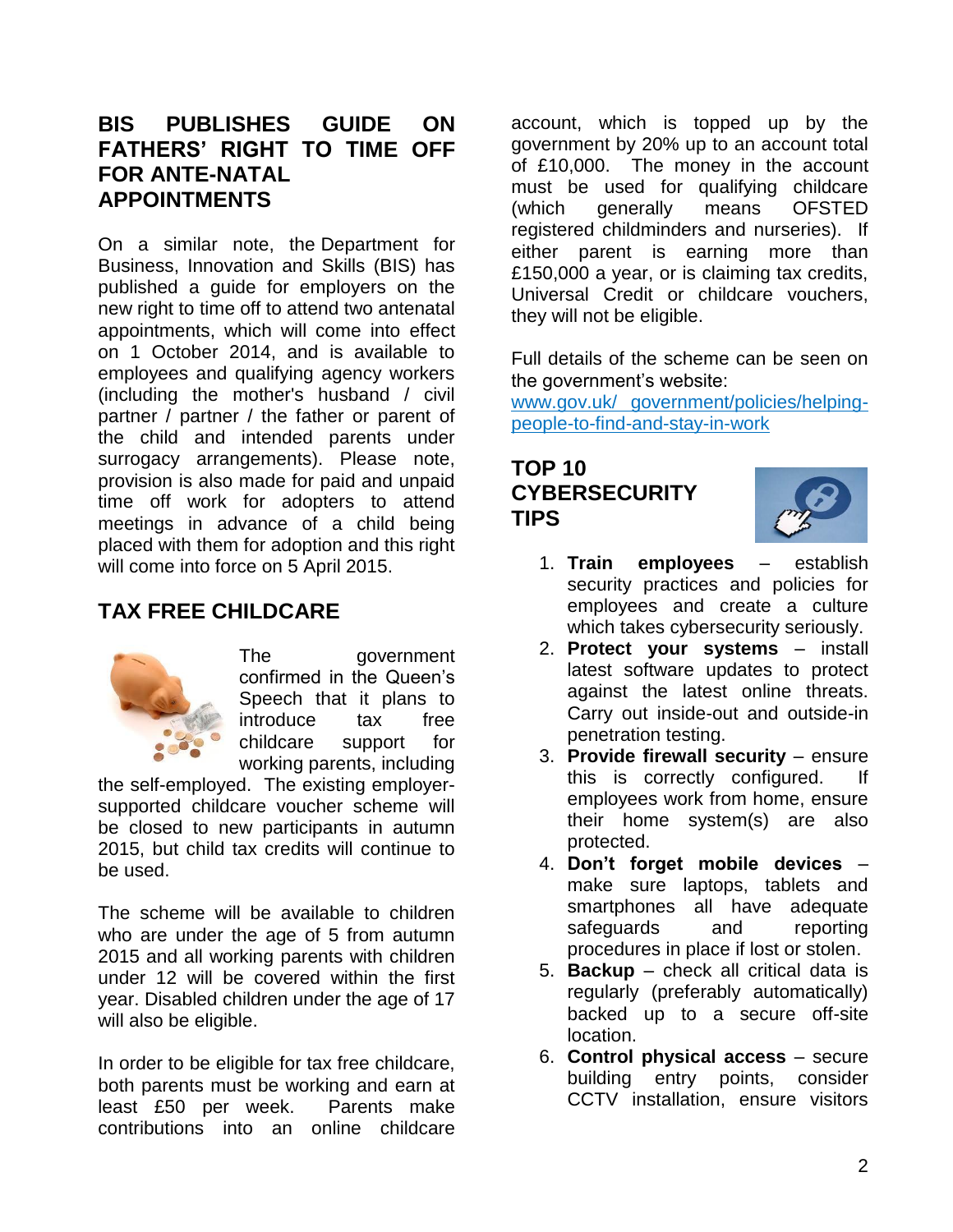are properly managed and IT areas locked.

- 7. **Secure your Wi-Fi** if you have a Wi-Fi network for your workplace, make sure it is secure and encrypted. Do not allow visitors to use – provide a secure, separate guest network if you want to offer this facility.
- 8. **Payment cards** if you take card payments, make sure validation and anti-fraud schemes are in place and that you are fully PCI compliant. Don't use the same computer to process payments and surf the internet.
- 9. **Restrict employee rights** staff should only be given access to systems they need for their jobs and should not be able to install new software without permission.
- 10.**Password policy** require employees to use unique passwords which are changed at pre-set times. Consider implementing multi-level access authentication to highly sensitive systems.

#### **BCIS UPDATE OF TENDER PRICES AND BUILDING COSTS**

The BCIS All-in Tender Price Index has been revised upward, based on a larger sample, to 248 from 243, the figure used in the August 2014 BCIS Quarterly Briefing - Five Year Forecast of Building Costs and Tender Prices (BCIS QB). The sample size remains quite small for 1st quarter 2014; therefore the index may be subject to larger revisions as the sample size improves. Indications from projects currently not processed suggest that the index is more likely to be revised downward as the sample size improves. Tender prices rose by 3.3% in 1st quarter 2014 compared with the previous quarter and by 6.0% compared with a year earlier.

With the tender price index for 1st quarter 2014 having been revised upwards to 248, this forms the base for the forecast going forward. In percentage terms, the forecast remains virtually the same as that published in the August 2014 BCIS QB. However, for the time being tender prices are forecast to remain unchanged between 1st and 2nd quarters of 2014 until the sample size grows for 1st quarter 2014.

*Summary of Forecasts*

|                                                    | 2Q2012      | <b>2Q2013</b> | 2Q2014  | 2Q2015  | 2Q2016  | 2Q2017  | 2Q2018  |  |
|----------------------------------------------------|-------------|---------------|---------|---------|---------|---------|---------|--|
| Annual<br>%<br>Change                              | to          | to            | to      | to      | to      | to      | to      |  |
|                                                    | 2Q2013      | 2Q2014        | 2Q2015  | 2Q2016  | 2Q2017  | 2Q2018  | 2Q2019  |  |
| Tender<br>Prices                                   | $+2.6%$     | $+5.1%$       | $+5.6%$ | $+4.6%$ | $+5.5%$ | $+5.2%$ | $+5.3%$ |  |
| <b>Building</b><br>Costs                           | $+1.3%$     | $+0.6%$       | $+2.8%$ | $+2.8%$ | $+3.3%$ | $+3.8%$ | $+3.9%$ |  |
| Nation-<br>ally<br>Agreed<br>Wage<br>Awards        | $+1.0%$     | $+2.1%$       | $+2.6%$ | $+3.1%$ | $+3.7%$ | $+3.9%$ | $+3.9%$ |  |
| Material<br>Prices                                 | $\mathbf 0$ | $+0.4%$       | $+2.7%$ | $+3.0%$ | $+2.9%$ | $+3.5%$ | $+4.1%$ |  |
| Retail<br>Prices                                   | $+3.1%$     | $+2.3%$       | $+3.0%$ | $+3.2%$ | $+2.8%$ | $+3.4%$ | $+3.6%$ |  |
| Constru-<br>ction<br><b>New</b><br>Work<br>Output* | $-11.3%$    | $+1.3%$       | $+6.8%$ | $+5.9%$ | $+5.6%$ | $+5.7%$ | $+5.6%$ |  |

 $*$  Year on Year (2Q2012 to 2Q2013 = 2012 to 2013)